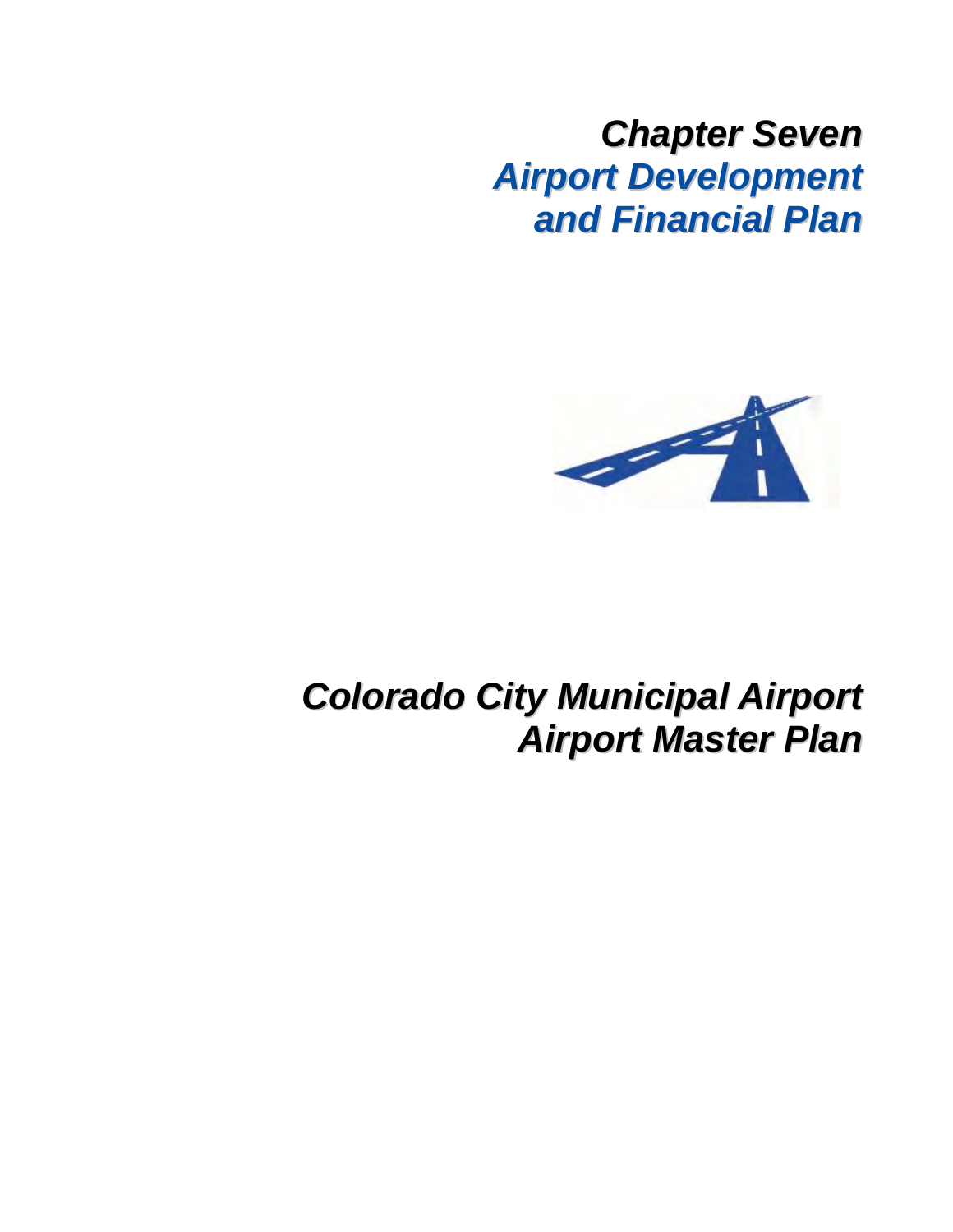# *Chapter Seven Airport Development and Financial Plan*



## **INTRODUCTION**

A program of recommended airport development for the Colorado City Municipal Airport has been formulated to guide the sponsor in the systematic development of the airport and to aid the Federal Aviation Administration, Arizona Department of Transportation Aeronautics Division and the Town in allocating funding over the planning period. In Arizona, projects eligible for Airport Improvement Program (AIP) participation are normally funded at 95 percent by the FAA, 2.5 percent by the State and 2.5 percent by the Sponsor. The grant eligible items typically include airfield and aeronautical related facilities such as runways, taxiways, aprons, lighting and visual aids as well as land acquisition and environmental tasks needed to accomplish the improvements. The public use (non-revenue generating) portions of passenger terminals are also grant eligible. In addition, recent AIP legislation has made fuel systems and hangars eligible, however, these items are considered a low priority for FAA funding.

### **AIRPORT DEVELOPMENT PLAN**

Future airport development at the Colorado City Municipal Airport, as included in this study, covers a twenty-year period. Development items are grouped into three phases. Phase I is short-term (1-5 years), Phase II is medium-term (6-10 years) and Phase III is long-term (11-20 years). Estimated development costs are based on the proposed improvements (as shown on the airport layout plan) and are included for each item in the financial development plan. Proposed improvements are based on the recommended facility requirements discussed in Chapter 3. The phasing of projects assists the airport sponsor in budgetary planning for construction projects. A drawing showing the phasing of each project is included at the end of this Chapter. The sequence in which the projects are completed is important as the ultimate configuration of the airport will require numerous projects.

### **Phase I (1-5 Years)**

Land Acquisition for Approach Protection Upgrade AWOS Conduct 405 Survey Wildlife Fencing Reconstruct Runway 11/29 Construct Apron Install Utilities to Future Apron Area Remove Terminal Building Construct Replacement Terminal Building Parallel Taxiway Runway 11/29 Upgrade Septic System

### **Phase II (6-10 Years)**

Snow Removal Equipment and Storage Building Runway Strengthening

Install Taxiway Lighting Apron Expansion

### **Phase III (11-20 Years)**

Replace Runway Lighting Extend Runway 11/29 Construct Taxilanes PAPIs and REILs for Runway 2/20 Connect to Town Sewer System Partial Parallel Taxiway Runway 2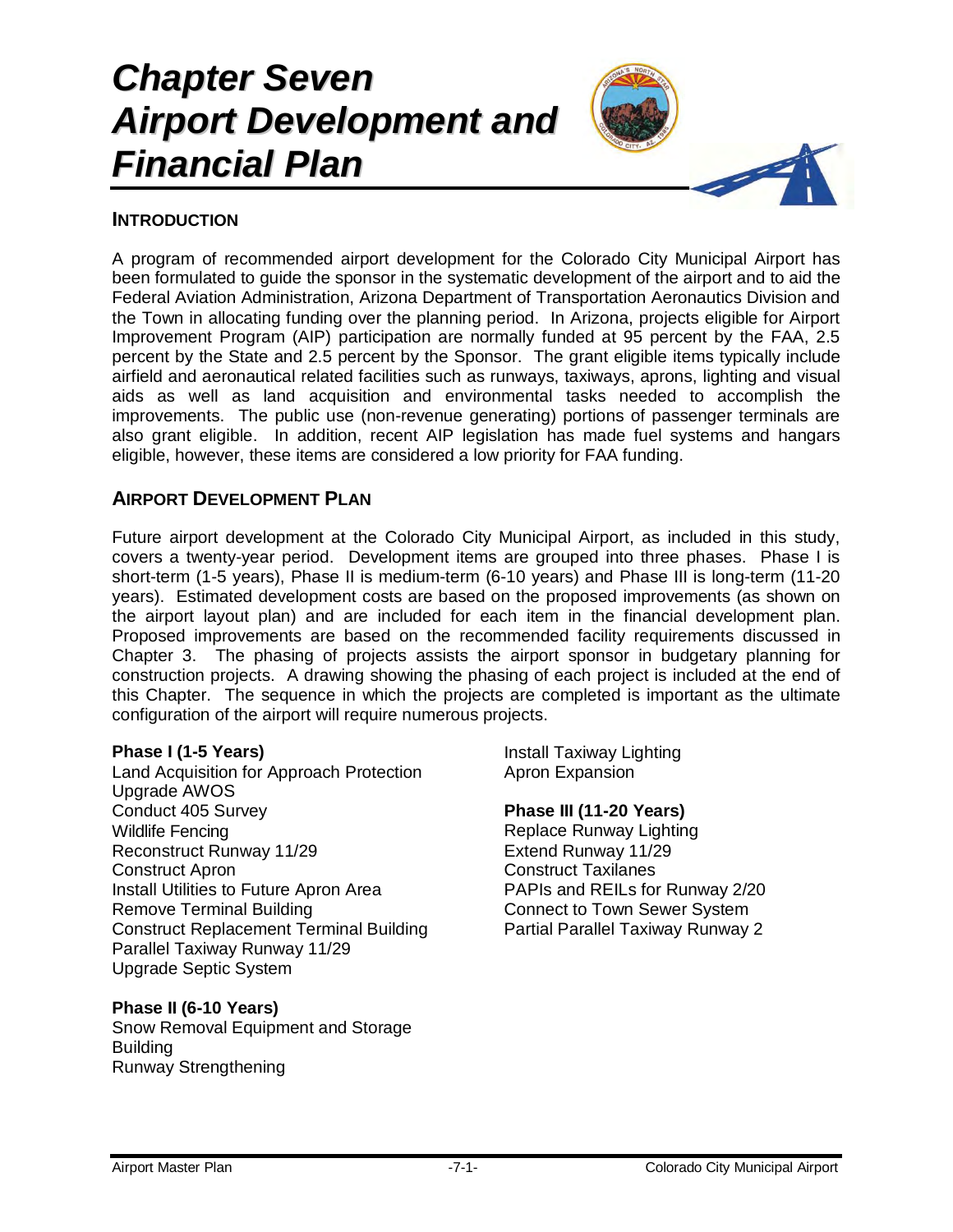| TABLE 7-1 20-YEAR FINANCIAL DEVELOPMENT PLAN           |                           |             |                     |                     |
|--------------------------------------------------------|---------------------------|-------------|---------------------|---------------------|
| Phase I, Short-Term Development Items                  | <b>TOTAL</b>              | <b>FAA</b>  | <b>STATE</b>        | <b>LOCAL</b>        |
| A1 Land Acquisition for Approach Protection +143 acres | \$360,000                 | \$342,000   | \$9,000             | \$9,000             |
| A2 Upgrade AWOS                                        | \$240,000                 | \$228,000   | \$6,000             | \$6,000             |
| A3 Conduct 405 Survey                                  | \$100,000                 | \$95,000    | \$2,500             | \$2,500             |
| A4 Wildlife Fencing                                    | \$600,000                 | \$570,000   | \$15,000            | \$15,000            |
| A5 Reconstruct RW 11/29                                | \$2,300,000               | \$2,185,000 | \$57,500            | \$57,500            |
| A6 Construct Apron                                     | \$1,000,000               | \$950,000   | \$25,000            | \$25,000            |
| A7 Install Utilities to Apron Area                     | \$360,000                 | \$342,000   | \$9,000             | \$9,000             |
| A8 Remove Terminal Building                            | \$40,000                  | \$38,000    | \$1,000             | \$1,000             |
| A9 Construct Replacement Terminal Building             | \$450,000                 | \$427,500   | \$11,250            | \$11,250            |
| A10 Construct Full Length Parallel Taxiway RW 11/29    | \$1,200,000               | \$1,140,000 | \$30,000            | \$30,000            |
| <b>A11 Construct Taxilanes</b>                         | \$350,000                 | \$332,500   | \$8,750             | \$8,750             |
| A12 Pavement Maintenance                               | \$100,000                 | \$95,000    | \$2,500             | \$2,500             |
| A13 Upgrade Septic System                              | \$40,000                  | \$38,000    | \$1,000             | \$1,000             |
| A14 Update Airport Layout Plan                         | \$100,000                 | \$95,000    | \$2,500             | \$2,500             |
| <b>Total Short Term Cost</b>                           | \$7,240,000               | \$6,878,000 | \$181,000 \$181,000 |                     |
| Phase II, Medium-Term Development Items                | <b>TOTAL</b>              | <b>FAA</b>  | <b>STATE</b>        | <b>LOCAL</b>        |
| B1 Snow Removal Equipment and Storage Building         | \$600,000                 | \$570,000   | \$15,000            | \$15,000            |
| <b>B2 Runway Strengthening</b>                         | \$1,200,000               | \$1,140,000 | \$30,000            | \$30,000            |
| <b>B3 Install Taxiway Lighting</b>                     | \$450,000                 | \$427,500   | \$11,250            | \$11,250            |
| <b>B4 Apron Expansion</b>                              | \$1,000,000               | \$950,000   | \$25,000            | \$25,000            |
| <b>Total Medium-Term Cost</b>                          | \$3,250,000               | \$3,087,500 | \$81,250            | \$81,250            |
| Phase III, Long-Term Development Items                 | <b>TOTAL</b>              | FAA         | <b>STATE</b>        | <b>LOCAL</b>        |
| C1 Replace RW Lighting                                 | \$300,000                 | \$285,000   | \$7,500             | \$7,500             |
| C2 Environmental Assessment for RW Extension           | \$125,000                 | \$118,750   | \$3,125             | \$3,125             |
| C3 Extend RW 11/29                                     | \$500,000                 | \$475,000   | \$12,500            | \$12,500            |
| <b>C4 Construct Taxilanes</b>                          | \$300,000                 | \$285,000   | \$7,500             | \$7,500             |
| C5 PAPIs and REILs RW 2/20                             | \$150,000                 | \$142,500   | \$3,750             | \$3,750             |
| C6 Connect to Town Sewer System                        | \$300,000                 |             |                     | \$300,000           |
| C7 Construct Full Length Parallel Taxiway RW 2         | \$400,000                 | \$380,000   | \$10,000            | \$10,000            |
| <b>Total Long-Term Cost</b>                            | \$2,075,000               | \$1,686,250 | \$44,375            | \$344,375           |
| <b>TOTAL</b>                                           | \$12,565,000 \$11,651,750 |             |                     | \$306,625 \$606,625 |

*Cost estimates in 2007 dollars*

# **CAPITAL DEVELOPMENT**

Federal Grant Assistance: The phasing of projects assists the airport sponsor in budgetary planning for construction improvements that are needed to provide safe and functional facilities for aviation demands. Phased development schedules also assist the airport sponsor in contingencies and construction. Table 7-1 assumes that the Federal Aviation Administration will participate with funding from the Airport Improvement Program (AIP) of 95 percent of eligible items and the Arizona Department of Transportation Aeronautics Division will contribute 2.5 percent towards capital improvements. The Town of Colorado City would then be responsible for providing 2.5 percent matching funds for grant eligible projects. The Town may meet its local share requirements through cash, in-kind service, force-account, donations or private/third party participation.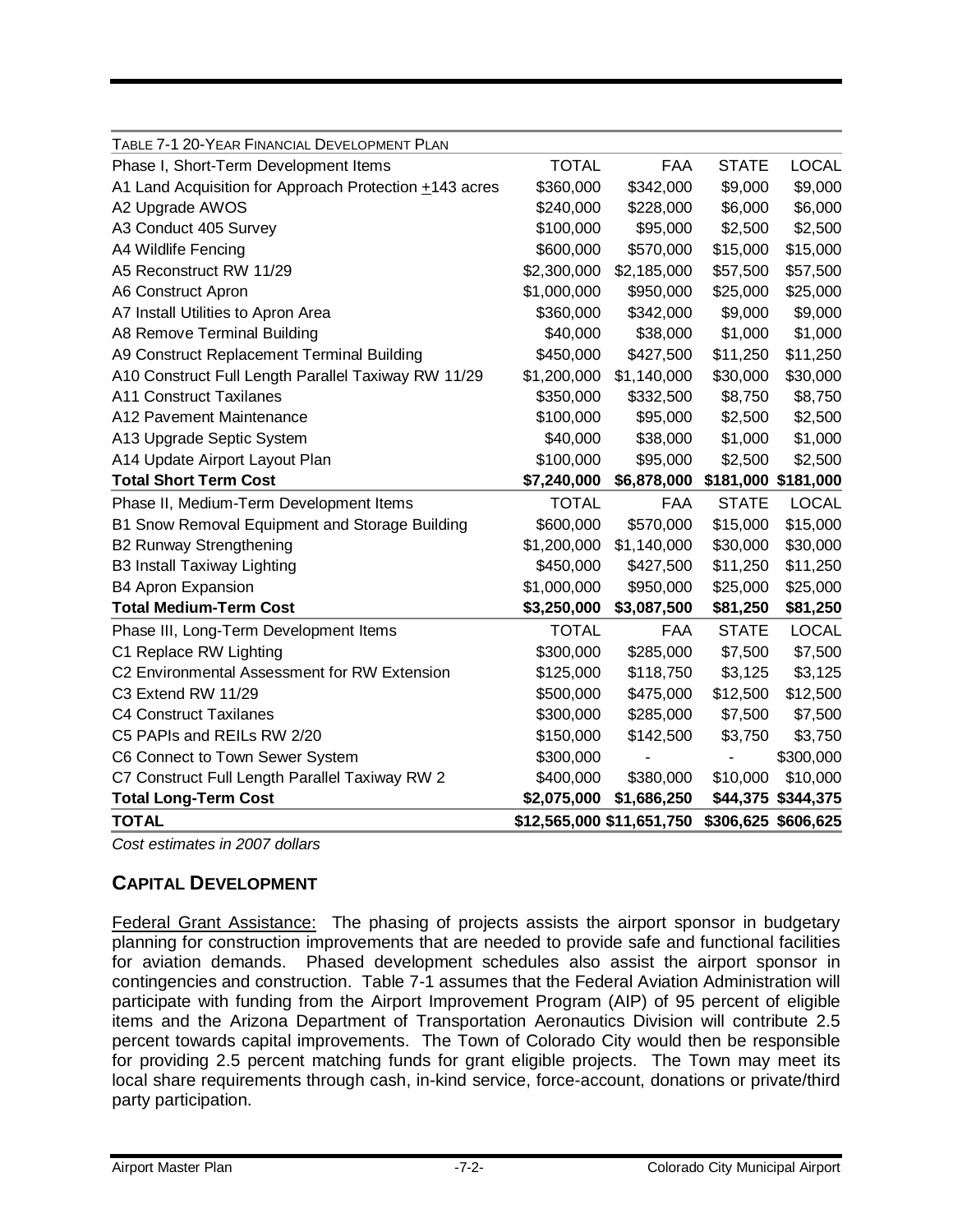The Airport and Airways Act of 1982 created and authorized the Airport Improvement Program (AIP) to assist in the development of a nationwide system of public-use airports adequate to meet the current projected growth of civil aviation. The Act provides funding for airport planning and development projects at airports included in the National Plan of Integrated Airport Systems (NPIAS).

State Assistance: The Arizona Department of Transportation's (ADOT) Aeronautics Division participates in funding airport development and maintenance projects in the State of Arizona. ADOT normally contributes 90 percent to projects without Federal participation and contributes 2.5 percent matching funds to the FAA's 95 percent funding of Federally eligible capital improvement projects. The resulting local share is generally 2.5 percent for FAA and State funded projects and 10 percent for State only funded projects.

Funding The Local Share: The airport sponsor has several methods available for funding the capital required to meet the local share of airport development costs. The most common methods involve cash, debt financing which amortize the debt over the useful life of the project, force accounts, in-kind service, third-party support and donations.

*Bank Financing*: Some airport sponsors use bank financing as a means of funding airport development. Generally, two conditions are required. First, the sponsor must show the ability to repay the loan plus interest and second, capital improvements must be less than the value of the present facility or some other collateral used to secure the loan. These are standard conditions which are applied to almost all bank loan transactions.

*General Obligation Bonds*: General Obligation bonds (GO) are a common form of municipal bonds whose payment is secured by the full faith credit and taxing authority of the issuing agency. GO bonds are instruments of credit and because of the community guarantee, reduce the available debt level of the sponsoring community. This type of bond uses tax revenues to retire debt and the key element becomes the approval of the voters to a tax levy to support airport development. If approved, GO bonds are typically issued at a lower interest rate than other types of bonds.

*Self-liquidating General Obligation Bonds*: As with General Obligation bonds, Self-liquidating General Obligation Bonds are secured by the issuing government agency. They are retired, however, by cash flow from the operation of the facility. Providing the state court determines that the project is self-sustaining, the debt may be legally excluded from the community's debt limit. Since the credit of the local government bears the ultimate risk of default, the bond issue is still considered, for the purpose of financial analysis, as part of the debt burden of the community. Therefore, this method of financing may mean a higher rate of interest on all bonds sold by the community. The amount of increase in the interest rate depends, in part, upon the degree of risk of the bond. Exposure risk occurs when there is insufficient net airport operating income to cover the level of service plus coverage requirements, thus forcing the community to absorb the residual.

*Revenue Bonds:* Revenue Bonds are payable solely from the revenues of a particular project or from operating income of the borrowing agency, such as an airport commission which lacks taxing power. Generally, they fall outside of constitutional and statutory limitations and in many cases do not require voter approval. Because of the limitations on the other public bonds, airport sponsors are increasingly turning to revenue bonds whenever possible. However, revenue bonds normally carry a higher rate of interest because they lack the guarantees of municipal bonds. It should also be noted that the general public would usually be wary of the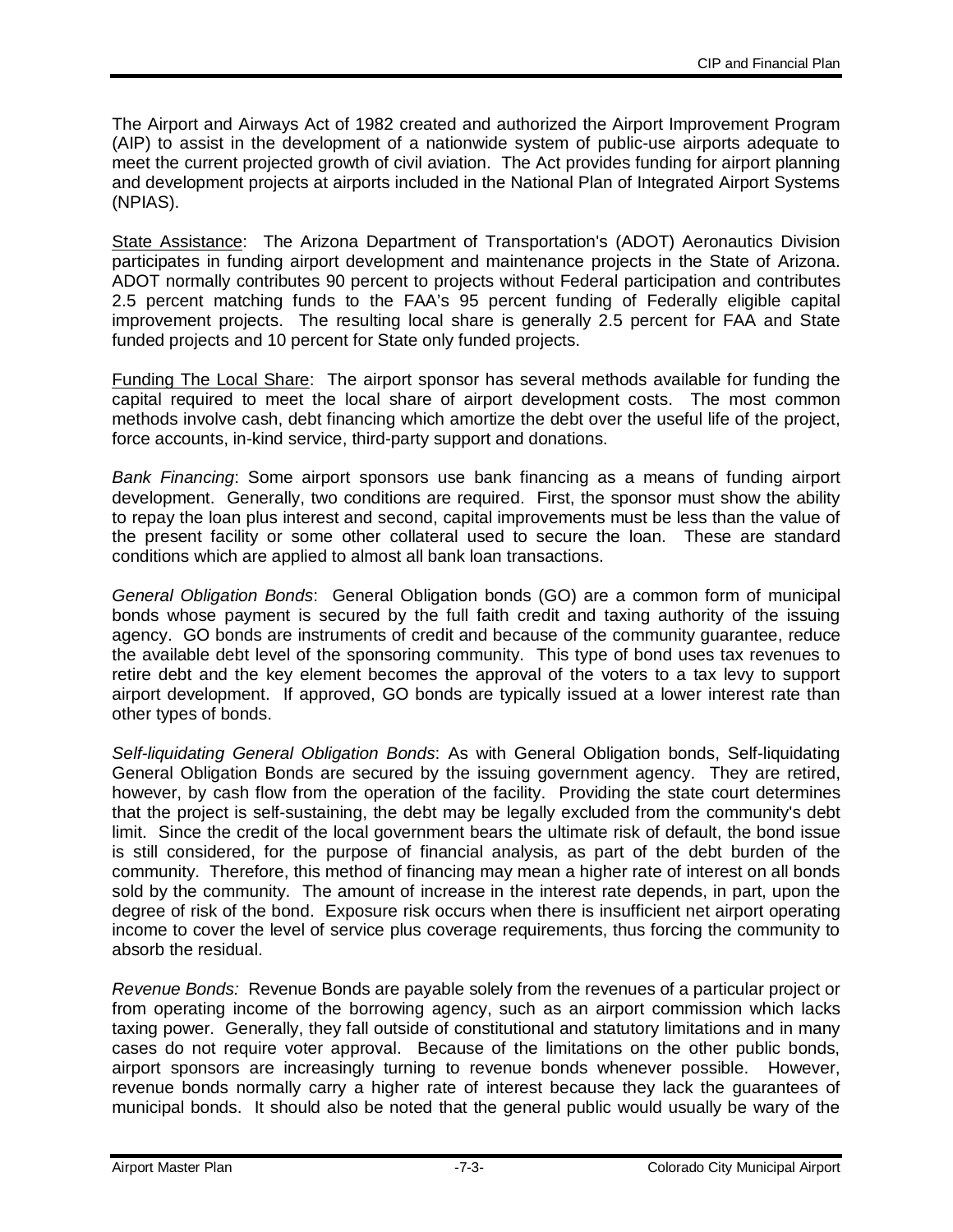risk involved with a revenue bond issue for a general aviation airport. Therefore, the sale of such bonds could be more difficult than other types of bonds.

*Combined Revenue/General Obligation Bonds*: These bonds, also known as "Double-Barrel Bonds", are secured by a pledge of back-up tax revenues to cover principal and interest payments in cases where airport revenues are insufficient. The combined Revenue/General Obligation Bond interest rates are usually lower than Revenue Bonds, due to their back-up tax provisions.

*Force Accounts, In-kind Service, Donations*: Depending on the capabilities of the Sponsor, the use of force accounts, in-kind service, or donations may be approved by the FAA and the State for the Sponsor to provide their share of the eligible project costs. An example of force accounts would be the use of heavy machinery and operators for earthmoving and site preparation of runways or taxiways; the installation of fencing; or the construction of improvements to access roads. In-kind service may include surveying, engineering or other services. Donations may include land or materials such as gravel or water needed for the project. The values of these items must be verified and approved by the FAA prior to initiation of the project.

*Third-Party Support*: Several types of funding fall into this category. For example, individuals or interested organizations may contribute portions of the required development funds (Pilot Associations, Economic Development Associations, Chambers of Commerce, etc.). Although not a common means of airport financing, the role of private financial contributions not only increases the financial support of the project, but also stimulates moral support to airport development from local communities. Because of the potential for hangar development, private developers may be persuaded to invest in hangar development. A suggestion would be that the Town authorize long-term leases to individuals interested in constructing a hangar on airport property. This arrangement generates revenue from the airport, stimulates airport activity, and minimizes the sponsor's capital investment requirements. Another method of third-party support involves permitting the fixed base operator (FBO) to construct and monitor facilities on property leased from the airport. Terms of the lease generally include a fixed amount plus a percentage of revenues and a fuel flowage fee. The advantage to this arrangement is that it lowers the sponsor's development costs, a large portion of which is building construction and maintenance.

## **FINANCIAL PLAN**

The ultimate goal of any airport should be the capability to support is own operation and development through airport generated revenues. Unfortunately, few airports similar in size to the Colorado City Municipal Airport are able to do this. For example, it is difficult to break even when the fees received from hangar rentals and fuel sales will not adequately amortize the cost of construction projects. Yet the effort to become self-sufficient will generate a more positive perception of the airport by the community.

However, while most airports the size of Colorado City are not able to become self-sustaining, the intrinsic value of such a well-maintained airport for the community or region exceeds the day-to-day operational and maintenance costs of the airport. In other words, the dollars spent in the community or the region by individuals or businesses that use the airport exceeds the expenses that are incurred as a result of operation of the airport. Furthermore, the Colorado City Municipal Airport provides access for valuable services to the Towns of Colorado City and Hildale.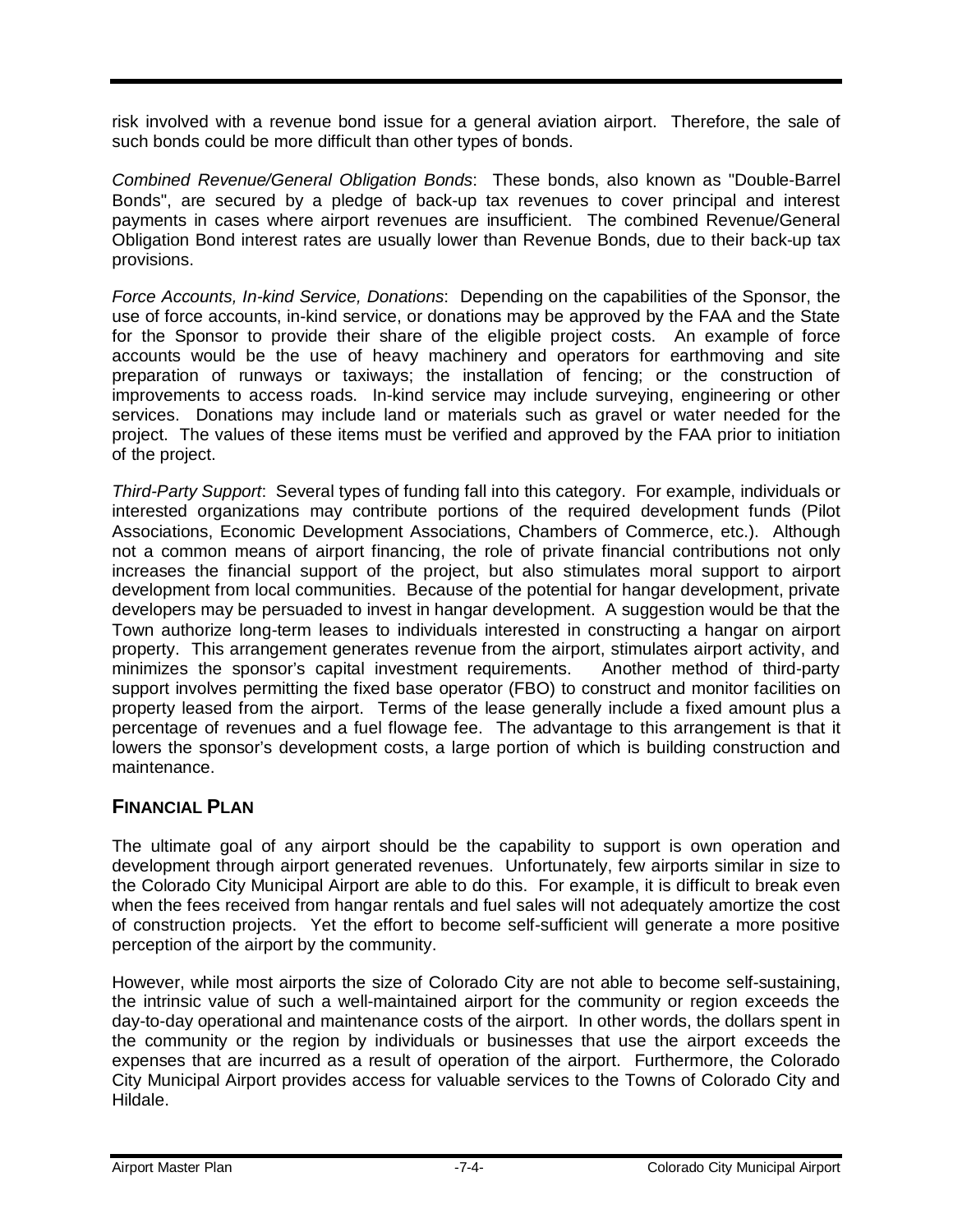## **PROJECTED REVENUES AND EXPENDITURES**

Expenditures: Airport operating expenditures typically include insurance, utilities, maintenance and management costs. Insurance costs include liability insurance for the airport and property insurance for any real property on the airport owned by the Town of Colorado City. Utility expenses primarily consist of power costs to operate airfield lighting and visual aids and water for public use areas. Pavement maintenance consists of crack sealing on an annual basis and seal coating and remarking the pavements every five years. Facility maintenance consists of mowing, snow removal and repair and replacement of parts and equipment such as light bulbs, light fixtures, fences, etc. Management costs may include an airport manager or contract services provided by a third party or an FBO. Currently at the Colorado City Municipal Airport, the airport manager oversees and administers the day-to-day details for the airport.

Revenues: Airport revenues generally consist of land leases, user fees and property taxes generated from on-airport improvements. Table 7-2 also shows the current rates and charges at the Colorado City Municipal Airport.

| TABLE 7-2 EXISTING AIRPORT RATES CHARGES |                      |  |  |
|------------------------------------------|----------------------|--|--|
|                                          | <b>Current Rates</b> |  |  |
| Land Leases                              | \$.18/sq.ft/year     |  |  |
| <b>Hangar Leases Monthly</b>             | \$.11/sq.ft/month    |  |  |
| Hangar Rental Fee Overnight              | \$10/night           |  |  |
| Tie-Down Fees Monthly                    |                      |  |  |
| <b>Transient Overnight Tie-Down Fees</b> |                      |  |  |
| Through-the-Fence Fees                   |                      |  |  |
| <b>Fuel Flowage Fees</b>                 |                      |  |  |
| Airport Usage Fee (Charter Aircraft)     |                      |  |  |
| Call Out Fee                             |                      |  |  |
| Vehicle Storage Fee Monthly              |                      |  |  |
| <b>Commercial Activity Fees</b>          |                      |  |  |

*Land Leases:* Property on the airport that is not devoted to airfield use, vehicle parking or contained within areas required to be cleared of structures may be leased to individual airport users or aviation related businesses. Typically, the individual is provided a long-term lease on which to construct a hangar, business or others facility. At the termination of the lease, the lessee has the option to renew the lease, sell or lease the buildings or to remove the buildings.

*Hangar Leases:* Hangars on the airport owned by the airport sponsor can be leased to private aircraft operators or businesses. Typically, as with land leases, the individual or business is provided a long-term lease of the hangar. At the termination of the lease, the lessee has the option to renew the lease or cease use of the hangar.

*Hangar Rental:* The FBO Hangar is available for monthly or nightly rental. The fees are usually established on a nightly rate for transient aircraft or monthly rate for based aircraft.

*Tie-Down Fees:* A fee is typically established for the use of fixed ramp tiedowns on paved apron areas. The fees are usually established on a monthly or annual basis for based aircraft and on an overnight basis for transient aircraft. There are no existing tiedown fees for the airport.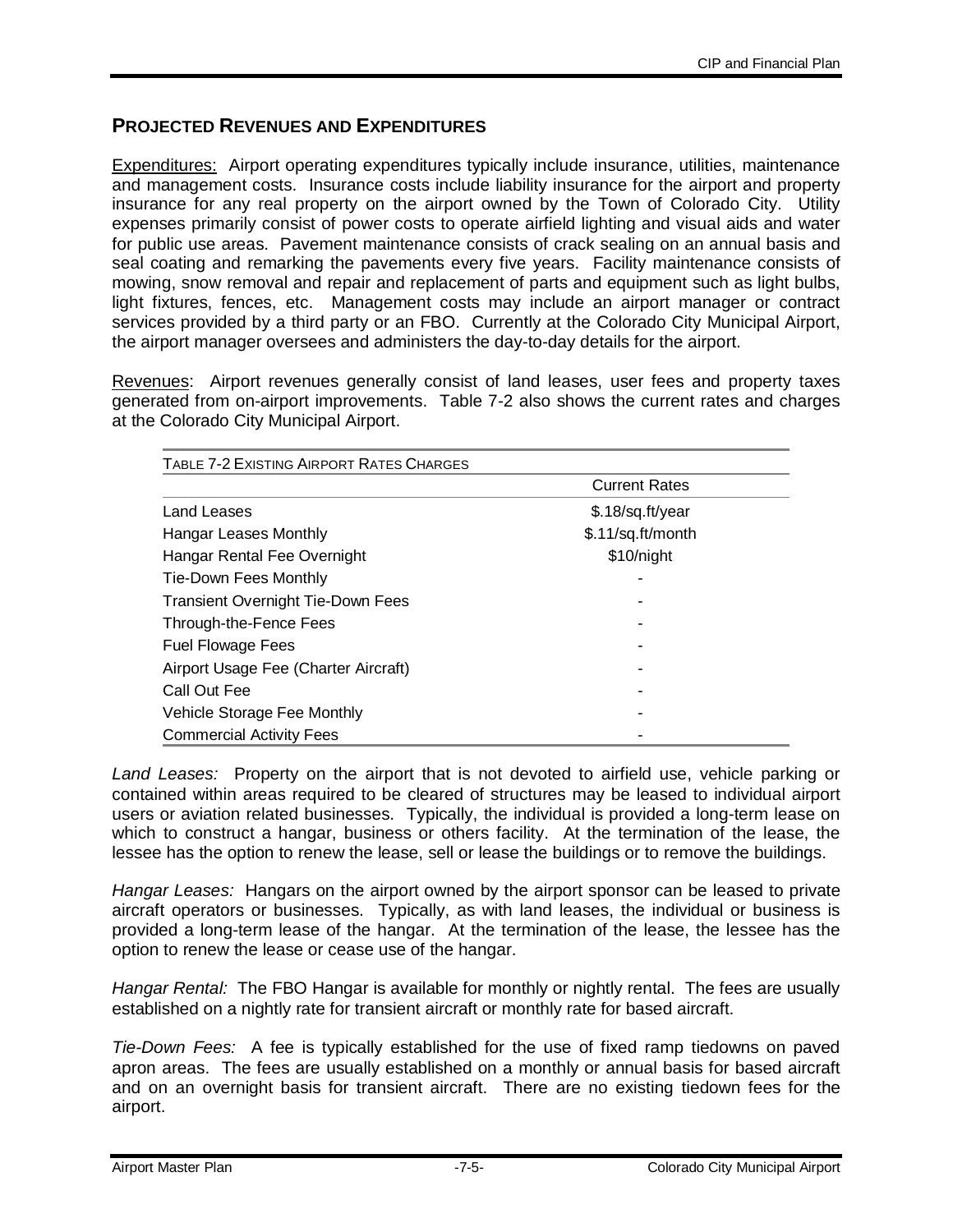*Through-the-Fence Fees:* A fee is typically charged to adjacent landowners who are provided access directly from their private parcel to the public use airport facilities. This fee ensures that the level of rates and charges assessed to on-airport users is equitable to off-airport users and that there is not an unfair economic advantage to operating "through-the-fence". Additionally, through-the-fence operators are required to maintain a secure airport perimeter with fencing and/or gates and to construct paved access taxiways to the airport operating areas. However, the FAA generally discourages through-the-fence operations. Therefore, it is anticipated that all aircraft operations will be conducted from on airport and therefore will not generate through-thefence fees. In lieu of through-the-fence fees, these aircraft would generate tie-down fees or land lease revenue from hangars. The airport has no existing through the fence operations.

*Fuel Flowage Fee:* This fee is typically imposed on all aircraft fuels delivered to the airport and would include all fuels used by aircraft including AvGas, Jet-A, and MoGas. The fee would apply to fixed base operators, self-fueling (if authorized) and through-the-fence operators who conduct self-fueling. There are currently no fuel flowage fees at the Colorado City Municipal Airport.

*Airport Usage Fee:* This fee is imposed on all charter aircraft and can be waived if the operator purchases a minimum of 50 gallons of fuel. The airport has no usage fee.

*Commercial Activity Fee:* This fee is imposed on commercial activities operating "for profit" at the airport. Typical commercial activities may include fixed base operators, maintenance services, air taxi or charter services, automobile rental, restaurants, retail or other goods and services which may be provided at the airport. The Colorado City Municipal Airport has no existing commercial activity fee.

| TABLE 7-3 ANNUAL AIRPORT REVENUES AND EXPENSES | PROJECTED <sup>1</sup>                     |                            |                                     |         |
|------------------------------------------------|--------------------------------------------|----------------------------|-------------------------------------|---------|
|                                                | 2005-2006                                  | Phase I Phase II Phase III |                                     |         |
| <b>Operating Revenues</b>                      |                                            |                            |                                     |         |
| Hangar Rental                                  |                                            |                            | \$9,850 \$10,000 \$10,000 \$10,000  |         |
| Land and apron Lease                           | \$1.193                                    |                            | \$2,500 \$4,500                     | \$6,500 |
| <b>Total Operating Revenues</b>                |                                            |                            | \$11,043 \$12,500 \$14,500 \$16,500 |         |
| Electricity                                    | \$9,000                                    | \$9,000                    | \$9,000                             | \$9,000 |
| Telephone                                      | \$440                                      | \$440                      | \$440                               | \$440   |
| Maintenance/Management                         |                                            |                            | \$60,000 \$60,000 \$60,000 \$60,000 |         |
| Payment for T-Hangar                           | \$17,600                                   | 17,600                     |                                     |         |
| <b>Total Operating Expenses</b>                |                                            |                            | \$87,040 \$87,040 \$69,440 \$69,440 |         |
| <b>Net Operating Revenue and Expenses</b>      | -\$75,997 - \$74,540 - \$54,940 - \$52,940 |                            |                                     |         |

<sup>1</sup> Projections based on last year of each time period (in 2007 dollars)

## **RECOMMENDATIONS**

A review of airport revenues indicates that the level of rates and charges at the Colorado City Municipal Airport are adequate compared with other similar sized airports. The most effective means of increasing revenue at the Colorado City Municipal Airport is to accommodate existing unmet demand and to continue to attract new and additional users.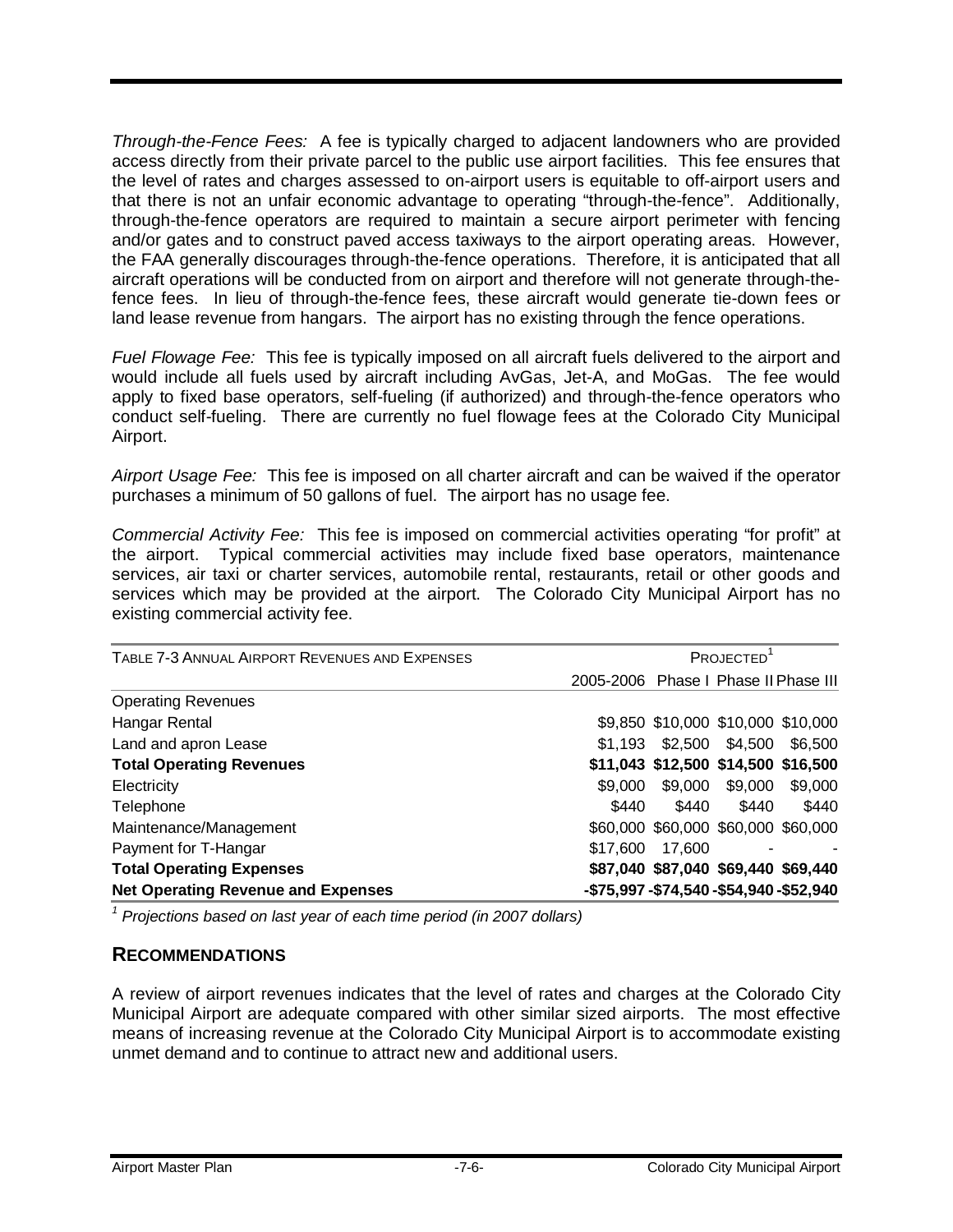Increasing aircraft storage hangars at the airport would result in not only increased direct revenues generated through property leases, but would also produce indirect revenue through increased use of airport services and facilities, such as increased fuel purchases. Locations for additional nested T-hangars and individual box hangars have been identified on the Terminal Area Drawing (TAD) included in Chapter 5. Business/corporate tenants are typically flight departments for local businesses and provide employment in the local community. They generally operate multi-engine turboprop or business jet aircraft. Their land lease parcels are usually large, the aircraft are typically operated two to three times per week and fuel purchases are typically larger than other general aviation user (several hundred gallons per fueling).

Whether the improved Colorado City Municipal Airport operates at an annual surplus or subsidy depends greatly on the amount of activity and facilities that are constructed at the airport. Existing demand is currently constrained by the lack of aircraft storage facilities. The most efficient way for the Town to accommodate this demand is to construct taxilanes and provide land leases for hangars (a sample Land Lease for hangars has been provided in the Airport Standards Manual). If demand for basing aircraft at the Colorado City Municipal Airport continues in the long-term, the Town should consider constructing multi-unit T-hangars and/or box hangars. If federal funding is approved to construct these hangars and vacancy rates are low, the Town could potentially increase revenues to the point where they meet or exceed expenditures.

# **COMMUNITY SUPPORT**

While it would certainly be advantageous for an airport to support itself, the indirect and intangible benefits of the airport to the community's economy and growth must be considered. People are directly or indirectly employed on the airport by the Town, the FBO and individual businesses. As airport activity increases, it is probable that employment on the airport will also grow throughout the planning period. The local construction industry will also benefit directly from implementation of the development programs. Other community benefits involve business growth and development that is enhanced by the availability of air transportation including corporate and private aviation. Clients and suppliers of area businesses will also benefit from the future improvement to the airfield.

The use of corporate and business aircraft is an increasing trend across the United States. The movement of American industry from large metropolitan areas to smaller communities that offer lower taxes and labor costs and a better working environment has influenced this trend. Time is money in the business environment and corporate aircraft are answering the need for quick and convenient access to and from these new locations for both executives and management personnel. The ability of a community to provide convenient access to corporate aircraft will be reflected not only in benefits to existing businesses and industries but will be a strong factor in attracting new industry. The events of September 11, 2001, have also resulted in increased corporate and business aviation activity as companies are looking to avoid delays inconveniences associated with commercial airline travel.

These factors place the Colorado City Municipal Airport in a prime position to capitalize on the trends in the general aviation industry and to maximize the benefits the airport provides to the community. According to the Economic Impact of Airports in Arizona conducted by the Arizona Department of Transportation in 2003 it is estimated that 1.3 million dollars in economic activity and 18 jobs were attributable to the Colorado City Municipal Airport.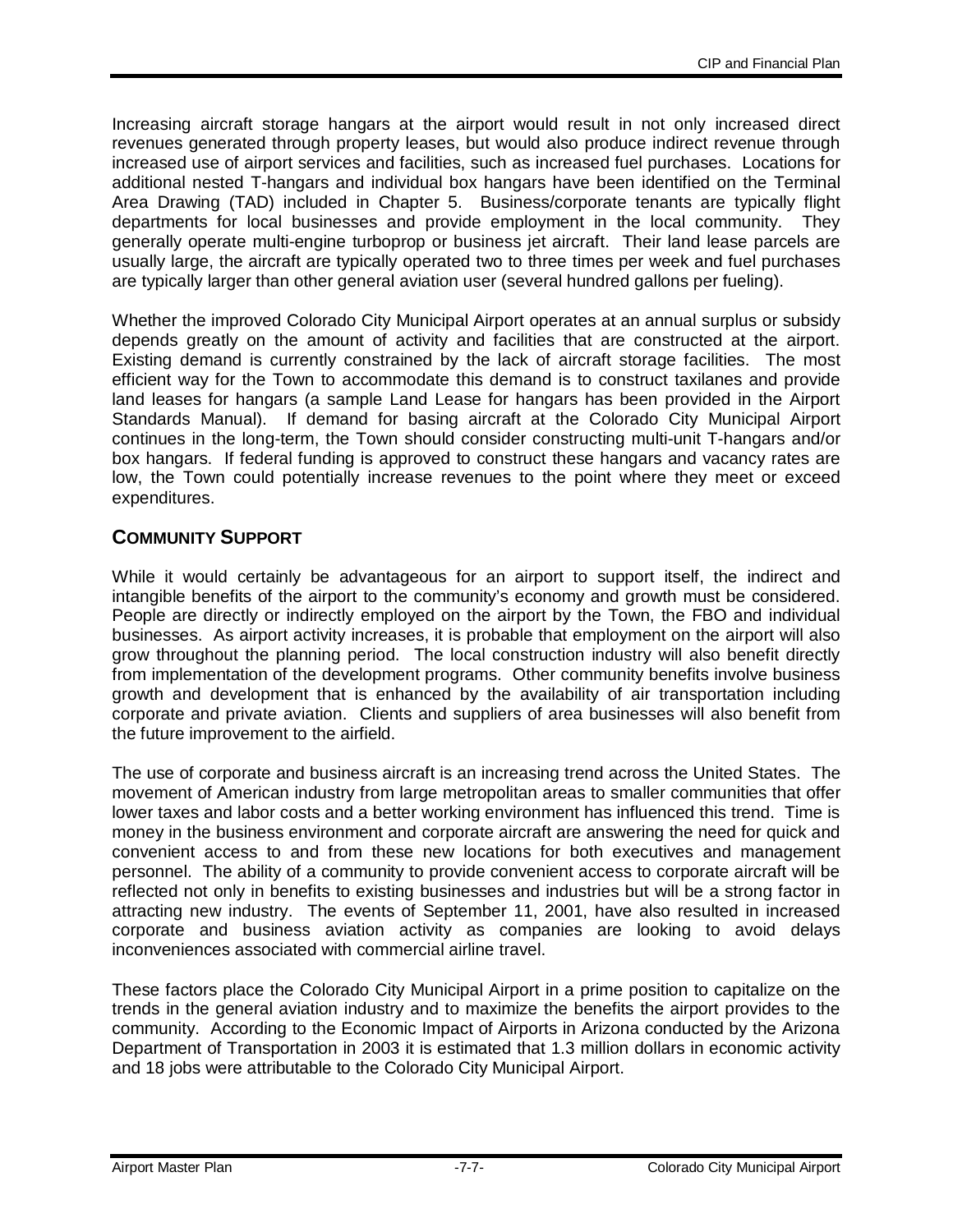# **CONTINUOUS PLANNING PROCESS**

Airport planning is a continuous process that does not end with the completion of a major project. The fundamental issues upon which this master plan are based are expected to remain valid for several years; however, several variables, such as based aircraft, annual aircraft operations, and socioeconomic conditions are likely to change over time. The continuous planning process necessitates that the Town of Colorado City consistently monitor the progress of the airport in terms of growth in based aircraft and annual operations, as this growth is critical to the exact timing and need for new airport facilities. The information obtained from this monitoring process will provide the data necessary to determine if the development schedule should be accelerated, decelerated or maintained as scheduled.

Periodic updates of the Airport Layout Plan, Capital Improvement Plan, and Airport Master Plan are recommended to document physical changes to the airport, review changes in aviation activity and to update improvement plans for the airport. The primary goal of this Airport Master Planning effort is to develop a safe and efficient airport that will meet the demands of its aviation users and stimulate economic development for the Town of Colorado City. The continuous airport planning process is a valuable tool in achieving that goal.